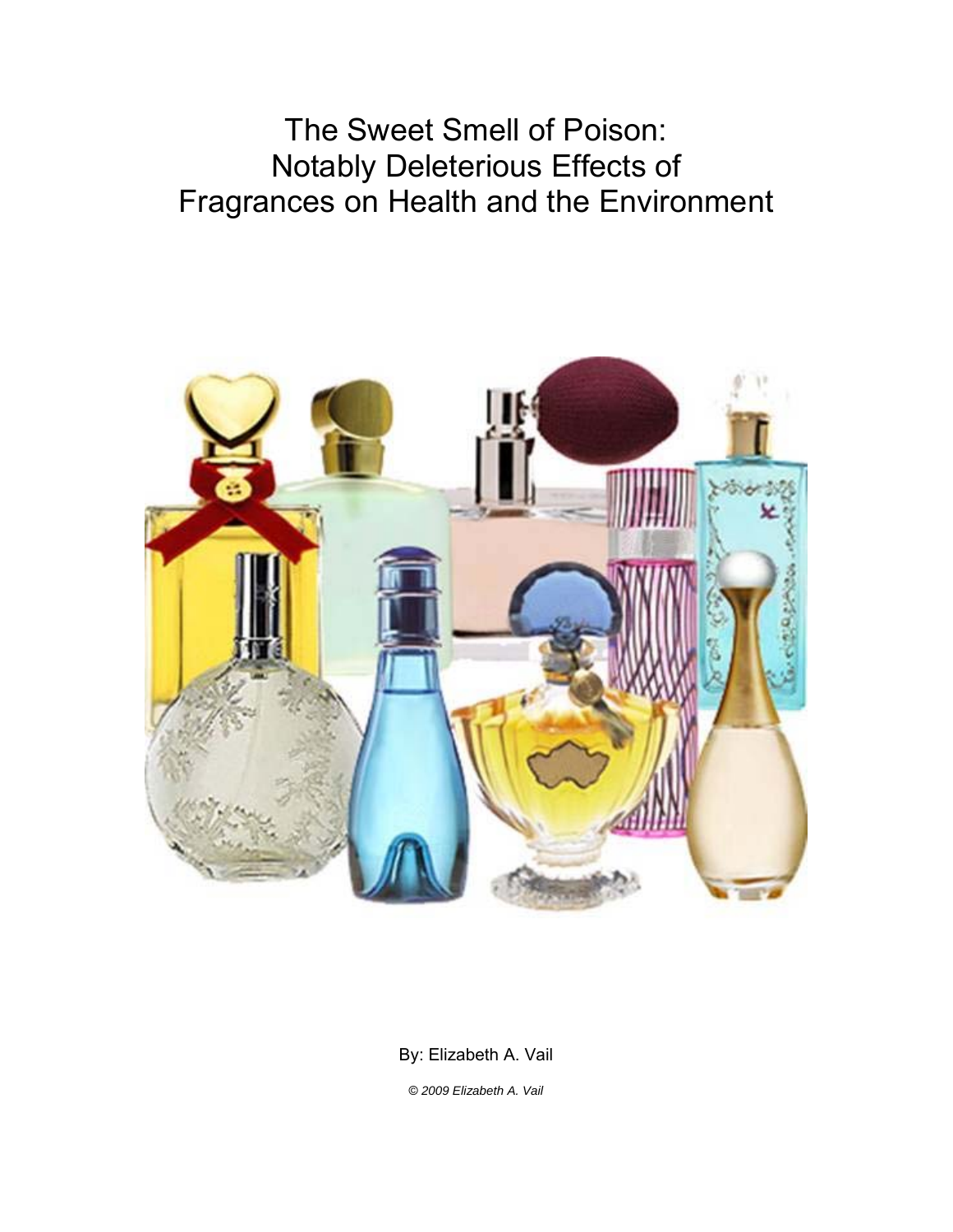## **Introduction**

The purpose of this paper is to explain and discuss in detail the harmful effects of ingredients commonly found in fragrances and scented personal care products, the health and environmental ramifications of repeated exposure to such products, and possible regulatory solutions for reducing exposure and mitigating effects to health and the environment.

Fragrances and fragranced personal care products present an emerging health and environmental issue because they are xenobiotics (chemical compounds such as a drug, pesticide, or carcinogen that is foreign to a living organism) containing volatile organic compounds that can trigger anaphylactic reactions, cause biological, metabolic, and immunological responses, and accumulate in the body and environment over time. According to the Committee on Science and Technology, U.S. House of Representatives (USHR), chemicals used in fragrances are synthetic compounds capable of causing cancer, birth defects, central nervous system disorders, and allergic reactions (USHR, 1986). Currently, there are over 5000 chemicals, such as benzaldehyde, di(2-ethylhexyl) phthalate, xylene, and toluene, used in fragrance and personal care products, but only about 1500 have been tested for safety (FDA, 1999).

Albert Baur unintentionally created the first synthetic nitrogenous musk in 1888 while attempting to create a more effective form of TNT. Once he attributed the odor of his concoction to the symmetry of nitrite groups, the vanilla and violet scents soon followed. Later in 1931, polycyclic synthetic fragrances were inadvertently created when the DuPont Company's Wallace Carothers led the team of Julian Hill and Edgar Spanagel to conduct cyclic polymerization experiments in hopes of creating synthetic, less-expensive replacements for rubber and silk. During their experiments, they noted that some of the polycyclic compounds produced an aroma that emulated the musk fragrance. DuPont sold this discovery to a perfume manufacturer under the trade name "Astrotone" (Hermes, 1996).

Although chronic and autoimmune diseases such as asthma were rare in 1900, they have now grown to epidemic proportions (Doyle, 2000). According to the World Health Organization, more than 300 million people are affected by asthma worldwide and it killed 255,000 people in 2005. Its prevalence tends to be highest in Western countries; conversely, it is virtually absent in parts of rural Africa (Doyle, 2000). Since 1980, asthma mortality rates increased more than 50% among all American genders, age groups, and ethnic groups, while the mortality rate for children under 19 years old increased nearly 80% (NCHS, 2001).

This paper will present information that correlates the pandemic of chronic diseases, such as asthma, with the prevalence of commonly found toxins in fragrances and personal care products.

#### **Phthalates**

Phthalates are widely used in industry as plasticizers, solvents, denaturing agents, solubilizers, fixatives, and coatings of enteric medications, and are found in items such as lubricants, PVC, medical tubing, jelly rubber, perfumes, cosmetics, deodorants, and personal care products (Pereira *et al*., 2007). The Research Institute for Fragrance Materials reported an annual use of approximately 4000 tonnes of diethylphthalate (DEP) in preparation of fragrance mixtures alone (Api, 2001). Between 2003-2004, Greenpeace commissioned a quantitative analysis of 36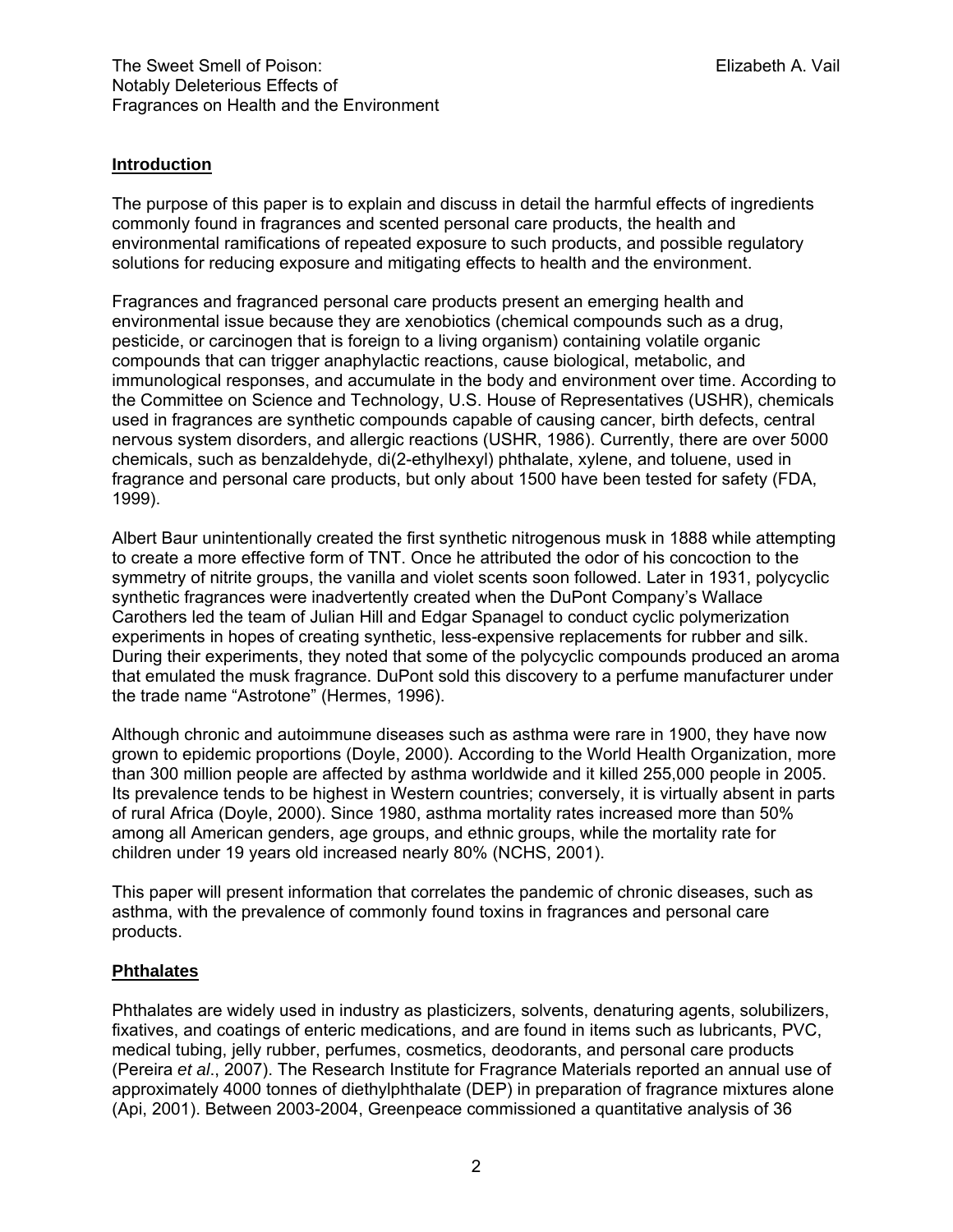randomly selected perfumes. Of all the samples, 34 tested positive for DEP with levels as high as 22,299 mg/kg, or 2.2% by weight (Calvin Klein's Eternity for Women). Due to the variety of commercial and manufacturing uses, human exposure is high and metabolites of DEP and diethylhexylphthalate (DEPH) have been detected in urine samples of a high percentage of individuals screened for phthalate exposure (Hokanson *et al*., 2006).

Concern for phthalate exposure has risen since it is transmitted via placental transfer and breast milk, and studies have positively correlated exposure to the occurrence of birth and reproductive health defects, particularly among males, hepatic tissue damage, and its cumulative multigenerational effects (Pereira *et al*., 2007).

Concern for male reproductive health and its potential link to endocrine disrupting chemicals has arisen since sperm counts, altered sex ratios, increased incidence of hypospadias (a birth defect of the urethra that involves an abnormally placed urinary opening), cryptorchidism (absence of one or both testes from the scrotum), and the doubling of testicular cancer over the past 40 years have risen dramatically (Wilson *et al*., 2004). Phthalate esters, such as DEP and DEPH, have been shown to induce malformations in male rats when administered to the doe during in utero sexual differentiation.

Two separate in vivo studies were conducted in which 10 timed-pregnant rats were dosed with 750 mg of DEPH daily on days 14-18 of gestation. On the 18<sup>th</sup> gestational day, the does were anesthetized and the fetuses were removed, their RNA was prepared, and the fetal testes were examined. PCR amplification was used to isolate insulin-like hormone 3 (Insl3), one of the three male hormones required for normal sexual differentiation and is uniquely responsible for the development of gubernacular cords (structures that lower testes to the scrotal position) (Wilson *et al*., 2004).

The results indicated that the phthalate ester DEPH reduced the prevalence of Insl3 by approximately 80% in males compared to the control litters. This was expressed by either elongated, filamentous, or absent gubernacular cords of the male DEPH exposed rat testes. In addition, the male DEPH exposed rat fetuses also produced less testosterone, which was associated with abnormal fetal Leydig cell hyperplasia (Wilson *et al*., 2004).

In effect, the phthalate esters demasculinized the male rat offspring by causing a delay in the fetal Leydig cells which resulted in hyperplasia (proliferation of the cells rather than differentiation), cryptorchidism, and lower levels of testosterone and Insl3 (Wilson *et al*., 2004).

A second study noted that DEPH acted as an androgen antagonist, an initiator of liver and testicular cancer in rats, and interfered with tamoxifen-induced apoptosis in human breast cancer cells due to its estrogenicity (as an estrogen agonist) (Hokanson *et al*., 2006). The endocrine disrupting activities of phthalates

"altered endocrine-regulated physiological activities by binding with steroid hormone receptors or interacted within the cellular environment to up- or down-regulate expressions of endocrine receptors or the hydrocarbon receptors, a group of nuclear receptors regulating expression of cytochrome P450-associated enzymes that metabolize hydrocarbon chemicals (Hokanson *et al*., 2006)."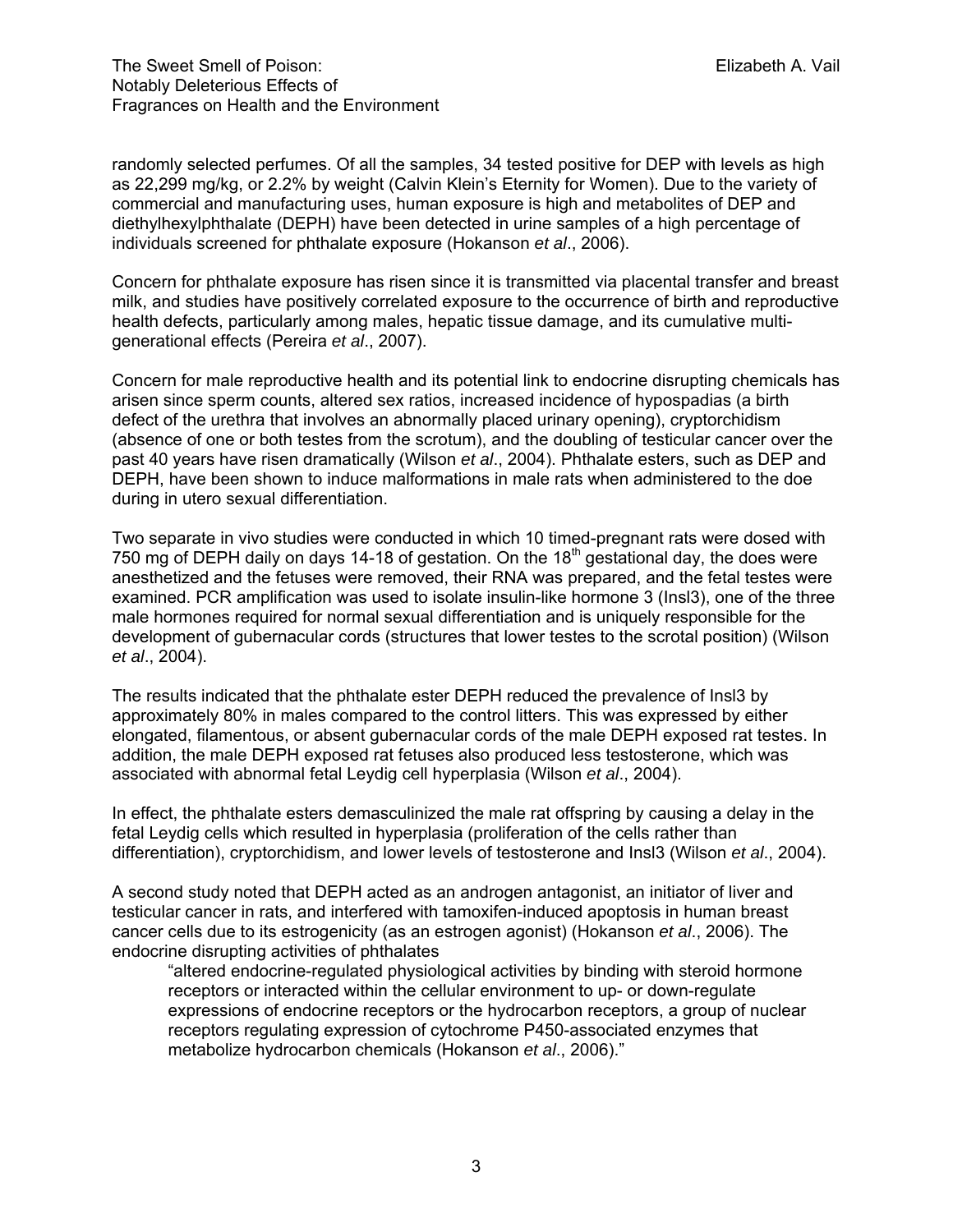It was further stated that

"chemically initiated changes in gene expression may lead to changes in protein synthesis, resulting in altered metabolism of endobiotics or xenobiotics, altered function of endocrine-regulated physiological systems, developmental changes, decreased immune surveillance-associated protection against transformed cells, and/or decreased normal immune system response to infectious agents…Exposure of phthalates to pregnant animals caused morphological changes in the embryo that resulted in teratogenic effects which occurred even when in utero concentrations were lower than environmental levels…DEPH significantly altered gene expression in the MCF-7 cells, an estrogen-dependent human cell line used in this study. A total of 805 genes out of the 2400 genes [about 33.5%] spotted on the NEN2400 chip were either up-regulated by a factor of two, or down-regulated by at least 50%. Two of the genes are essential for fetal brain/central nervous system development (Hokanson *et al*., 2006)."

Fetal brain and central nervous system impairment manifests itself as lissencephaly and faciodigitogenital syndrome with variable symptoms such as altered anal-to-genital distance, attention deficit hyperactive disorder (ADHD), sperm acrosomal defects, and cognitive impairment (Hokanson *et al*., 2006).

A third study was conducted to assess the hepatic toxicity of DEP and determine the effects of exposure over 3 generations. The parental generation was dosed at 2.85 mg/kg body weight (100 g)/day, the F1 generation at 1.425 mg/kg body weight (100 g)/day, and the F2 at 0.57 mg/kg body weight (100 g)/day. Although normal breeding was observed, there was reduction in litter number in the F1 generation for the DEP treated rats. Additionally the liver-to-body weight ratio increased significantly in the F1 and F2 generations of the DEP treated rats, and was much more prominent in the F2 generation of DEP treated rats (Pereira *et al*., 2007).

Substances produced by the liver, such as alanine aminotransferase (ALT), aspartate aminotransferase (AST), and serum and liver triglycerides all showed a significant increase in the F1 and F2 generations compared to the control and parental generations. The F2 generation of DEP-exposed rats had the highest levels of those substances. Conversely, the levels of cholesterol, glutathione (GSH), and glutathione reductase (GR) were significantly decreased as compared to the controls and parental generation. The F2 generation of DEPexposed rats had the lowest levels of these substances (Pereira *et al*., 2007). Liver histology showed severe fatty degeneration in the hepatocytes, vacuolations, and granular deposits of the hepatocytes in the centrilobular and periportal area in the DEP treated rats (Pereira *et al*., 2007), which substantiated such changes.

It is evident from this study that DEP exposure over three generations leads to an increasingly toxic effect in the F1 and F2 generations, even when the dose is attenuated between the parental, F1 and F2 generations respectively. Increased hepatic secretions, such as ALT and AST, indicated significant hepatocyte damage in the F2 generation, which led to leakage of those enzymes from the tissues, as was evident from the liver histology (Pereira *et al*., 2007).

Cholesterol, which acts as a precursor to various hormones of the endocrine system, was decreased. Several phthalate monoesters are known to activate peroxisome proliferatoractivated receptor alpha (PPAR-α), which contains enzymes for respiration and for cholesterol and lipid metabolism, and PPAR-γ, which regulates fatty acid storage and glucose metabolism. Lower concentrations of phthalate is required for activation of PPAR-α (Hurst and Waxman,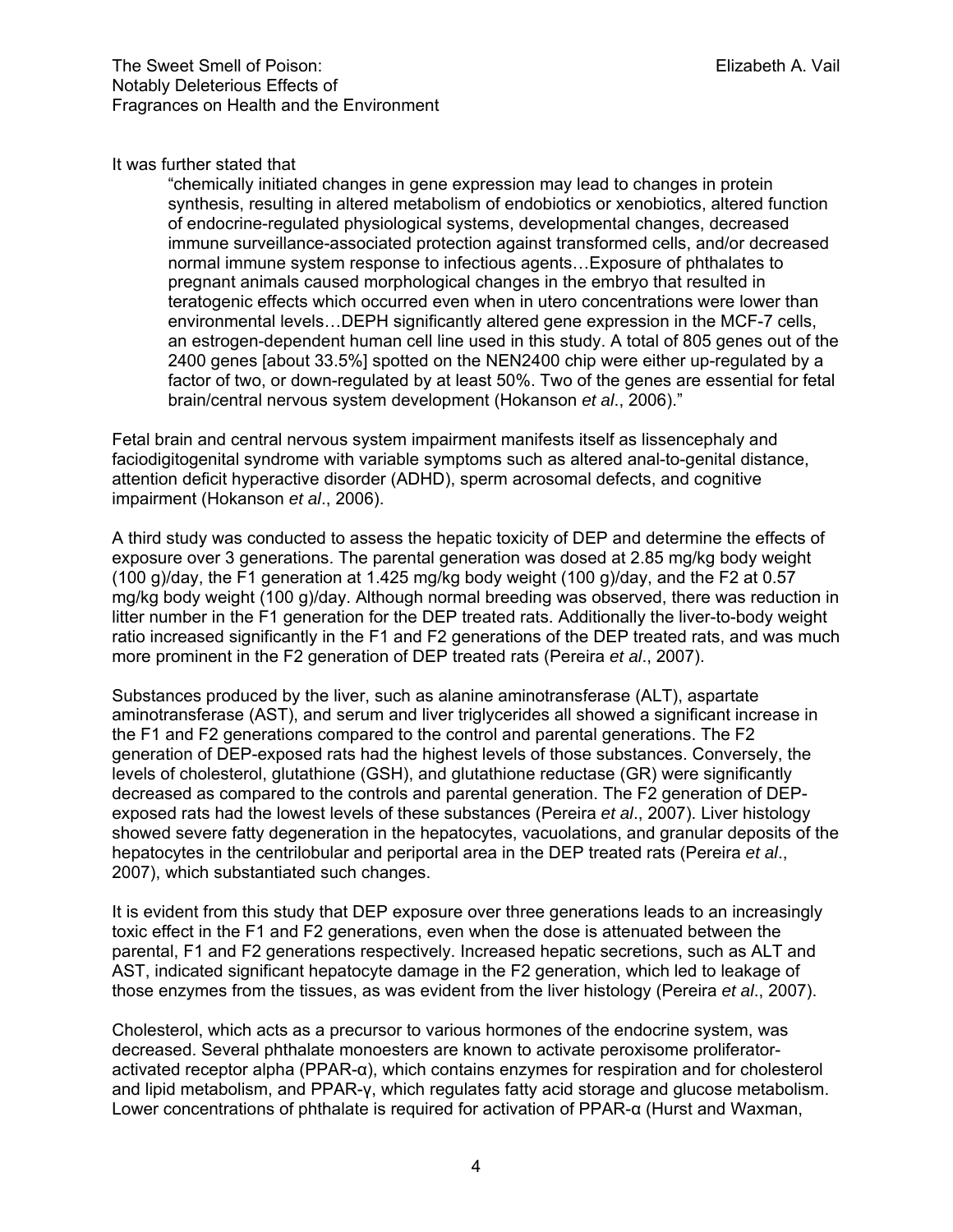2003). PPAR-α directly regulates the expression of genes involved in gluconeogenesis. Since fatty acids are ligands for PPAR-α, phthalate-induced activation of PPAR-α would explain the simultaneous effect of peroxisome proliferation, reduced levels of cholesterol, and hepatic gluconeogenesis expressed as elevated triglyceride levels, while causing a decrease in βoxidation, the process by which fatty acids in the form of Acyl-CoA molecules are broken down in mitochondria and in peroxisomes to generate Acetyl-CoA (Pereira *et al*., 2007). Since PPARα is necessary for lipid metabolism, prolonged chronic exposure to DEP over three generations resulted in significant increase in serum triglyceride levels (Pereira *et al*., 2007).

The enhanced toxicity levels found in the F2 generation of DEP-treated rats corresponded to the significantly reduced levels of GSH and GR. GSH acts as an antioxidant in reduction processes, while GR causes the conversion of glutathione disulphide, the precursor of GSH, to GSH. Depletion of GSH and GR due to DEP exposure was the main cause of enhanced toxicity in the F2 generation (Pereira *et al*., 2007).

This study provided evidence that continuous exposure to DEP over multiple generations leads to significant and increasingly detrimental effects for each subsequent generation. DEP exposure is high due to transplacental transfer, transfer through mother's milk, exposure through diet, and manufactured products. Although the dose was attenuated for each subsequent generation in this study, the level of exposure to humans in the natural environment appears to be increasing. It is the most susceptible pollutant for human exposure at both the infant and adult stages of life (Pereira *et al*., 2007). Such continued exposure could have deleterious impacts on the health of the individuals exposed and their offspring. Further, it seems reasonable to suspect the role of phthalates in the occurrence of chronic diseases such as diabetes, obesity, and Alzheimer's.

# **Acute Toxicity of Fragrance Products**

The nervous system has the tremendous capacity and responsibility of regulating biological functions so we may see, smell, taste, have balance, move limbs, and respond to stimuli normally. Some chemicals contained in fragrances and personal care products interfere with the normal performance of the nervous system. Repeated insults to the nervous system are cumulative and cause irreparable damage to the airway and cause devastating neurological disorders that impair the quality of life (USHR, 1985).

Fragrances can affect health by causing a wide array of anaphylactic symptoms such as difficulty breathing, difficulty concentrating, chest pain, coughing, headache, blurred vision, nausea, and hives. Since the effect of such exposure is cumulative, exposure could lead to multiple chemical sensitivities, airway wall remodeling, and neurotoxicity.

Chronic airway inflammation can lead to airway wall remodeling and permanent structural changes in the airway. Asthma attacks are marked by bronchial hyper-responsiveness, restricted airflow, and the prevalence of mucus in the lungs and airways. This occurs when the over-sensitized immune system sends leukocytes such as mast cells, eosinophils, and neutrophils to the lungs to defend the host from a pathogen. The leukocytes release histamine, heparin, superoxides, proteases, elastases, and other substances that attract additional leukocytes to defend the host (Tirouvanziam *et al.*, 2006). This leads to epithelial cell edema, muscle constriction, vascular leakage, and mucus hypersecretion in the airway. In chronic and permanent airway remodeling, epithelial cells lose their cilia and often slough off, leaving nerves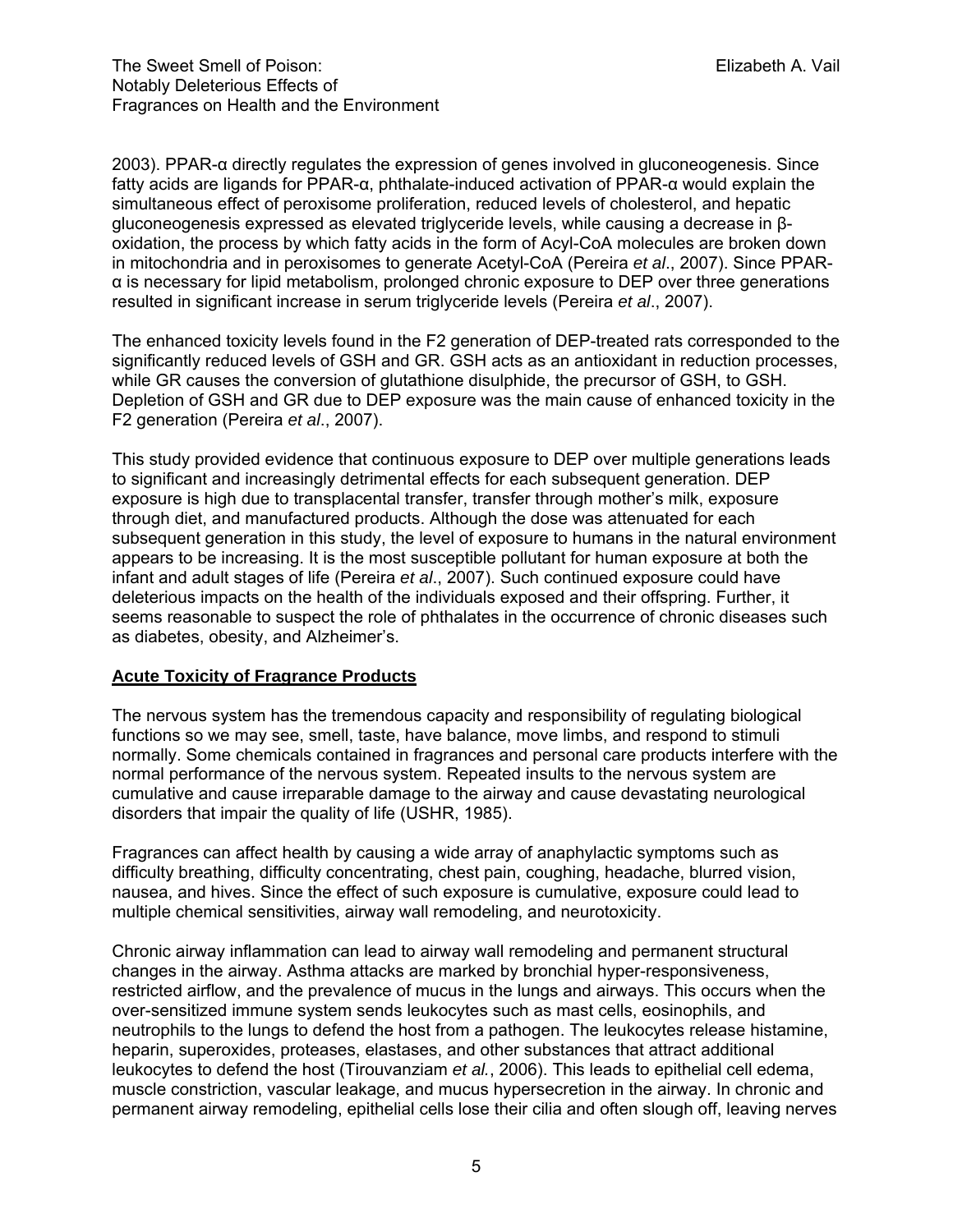exposed. Mucus gland hyperplasia, smooth muscle hypertrophy, vascular proliferation, and loss of elastic fibers are characteristic of this condition (Ruiz Schütz *et al.*, 2009). Airway wall remodeling can occur due to inflammation even in mild cases of asthma.

Since the body makes use of oxidation reactions to elicit an immune response reaction, it uses reduction to halt the reaction. Glutathione, supplied by the liver, is the body's most abundant antioxidant and halts the oxidation reactions. If liver damage exists, possibly due to phthalate exposure, and cannot supply enough Glutathione, the body's ability to mitigate the inflammatory response will be greatly compromised, the white blood cells will continue to oxidize proteins, cells die and release toxins such as proteases and elastases into the airway, and mucus builds up. The immune response, in the form of inflammation initiated to help the host, ultimately damages delicate tissue and can lead to permanent scarring (Tirouvanziam *et al.*, 2006).

A study was conducted over a 3-year period on 186 groups of mice to examine the neurotoxic effects of fragrances. Mice were chosen because they are a readily available mammalian species, an extensive quantitative correlation exists between the effects of irritant chemicals on mice and on humans, and mice are less sensitive than most humans to irritant airborne chemicals, so there was little risk of a false positive result (Anderson and Anderson, 1998).

Four commercially available samples of cologne were purchased locally and one additional fragrance was imported from France. Dosing ranged from 0.05 - 3.0 g of fragrance product and the number of experiments ranged from 8 – 80. Neurotoxicity, in the form of respiratory pattern changes, and changes to posture, tilt, tone, tremor, gait, and responsiveness was evaluated.

It was observed that many exposures produced up to a 25% decrease in respiratory frequency for 3 consecutive minutes. Each of the fragrance products produced "some respiratory changes, which were characteristic of sensory irritation [perception of irritancy], and four of the fragrance products produced pattern changes characteristic of pulmonary irritation (Anderson and Anderson, 1998)." More severe behavioral abnormalities after the mice were exposed to fragrance products also occurred. Abnormal behavior included changes to posture (abnormal hunching of the back), gait (dragging it's abdomen or placing feet improperly), muscle tone, tremors, abnormal repetitive movements (for example: lip smacking, eye, ear, or tail twitching, rapid circling around the cage oblivious to obstructions), and an increase to responsiveness to stimuli. Some mice developed facial edema, piloerection (goosebumps), localized cyanosis, severe lacrimation, exopthalamus (increase in the volume of the tissue behind the eyes), severe vocalization, paralysis of 1 or 2 limbs, and overall, 5 mice died (Anderson and Anderson, 1998).

This experiment indicated evidence that some fragrance products produce toxic effects in at least one mammalian species. Humans exposed to these products may experience similar asthma-like symptoms and neurotoxic effects such as dizziness, ataxia, increased aggression, etc.

According to Dr. Peter Spencer, director of the Institute of Neurotoxicology,

"synthetic chemicals were generally regarded as safe as artificial flavoring additives and widely employed as synthetic musks in soaps, creams, perfumes, after-shave lotions, and detergents… In 1955, Musk Tetralin was introduced into fragrance preparations without testing for chronic toxicity and, in 1977, voluntarily withdrawn by the fragrance industry after repeated exposure to the unbroken skin of rats had demonstrated degeneration of the brain neurons and structural changes in spinal cord and nerves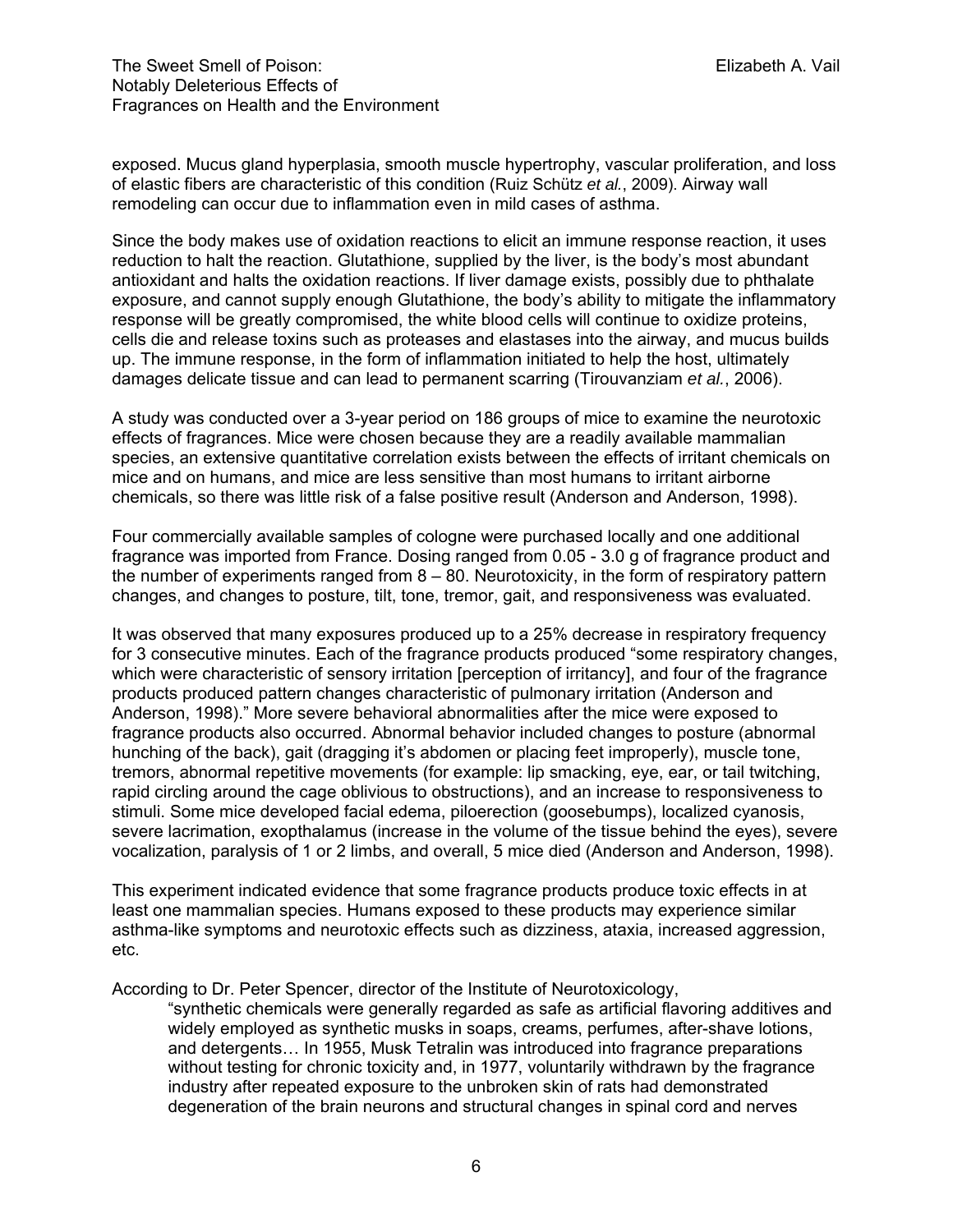supplying limbs. An unusual sign was increased irritability… The second neurotoxic fragrance compound. Musk Ambrette, was introduced in the 1920s, used in quantities exceeding 100,000 lb/yr for over 50 years, and has yet to be removed from the marketplace. Hundreds of other compounds used in fragrance formulations remain to be tested for chronic neurobehavioral toxicity (USHR, 1985)."

Further, Dr. Leonard Goodstein, Executive Officer of the American Psychological Association stated,

"The Environmental Protection Agency estimates there may be as many as 50,000 chemicals in everyday use, and approximately 1,000 new chemicals are introduced each year… Exposed individuals can become confused and disoriented and lose their ability to remember, to comprehend the world around them, or the rationally calculate the likely consequences of their behavior. Normal social and emotional reactions can be lost, and afflicted individuals may become excessively timid and afraid of leaving the house, or touchy and overly aggressive, or they may take on the irrational behaviors and mental states or severe psychosis…Very serious consequences of neurotoxicity can be seen in children if their mothers were exposed during the pregnancy, even though the mother may have exhibited few if any symptoms of toxicity. The child is not protected against toxic chemicals in the womb, and the developing nervous system appears to be more vulnerable to the neurotoxicity that in the adult… Although some neurotoxic effects may become less apparent as the child matures into adulthood, they can reappear as a premature loss of mental ability in the aged (USHR, 1985)."

Neurotoxicity is preventable and is one of the earliest warning signs of chemical toxicity. Some neurotoxins have been found to cause damage to the myelin sheath that surrounds the nerve fibers of the central and peripheral nervous system and can irreversibly diminish or destroy motor ability and organ function (USHR, 1985). Chronic toxicity may have an early symptom-free phase, but can lead to permanent disorders such as asthma, cancer, and autoimmune disease (Agmon-Levin and Shoenfeld, 2009) which may develop after years of repeated exposure and have been related to the same chemicals that cause neurotoxicity (USHR, 1985). Chemical testing and early detection of neurotoxicity may help prevent the pandemic of such diseases.

# **Phototoxicity of Personal Care Products**

Personal care products, such as lotions, facial creams, and lipsticks are commonly and voluntarily used to fragrance, hydrate, and protect the skin from burning when exposed to solar radiation. Lotions are commonly encouraged as a skin protectant due to fluctuations and the depletion of the ozone layer and the influx of more intense UV radiation. Unfortunately, several constituents of these products have been identified as substances that have hazardous, synergistic interactions with skin biomolecules when exposed to UV radiation (Hans *et al.,* 2008). Photochemical reactions occur which change the  $O<sub>2</sub>$  molecule found within cellular systems to a reactive oxygen species such as  $O_2^-$ , OH<sup>-</sup>, H<sub>2</sub>O<sub>2</sub> which oxidizes the molecules within the cell causing hemolysis or mutation (Hans *et al.,* 2008).

A study was performed using ten different lipsticks and eight facial creams bought at a local store. The samples were dissolved in double-distilled, deionized water or ethyl alcohol, studied *in vitro* with human red blood cells collected from HIV negative volunteers, and exposed to natural sunlight.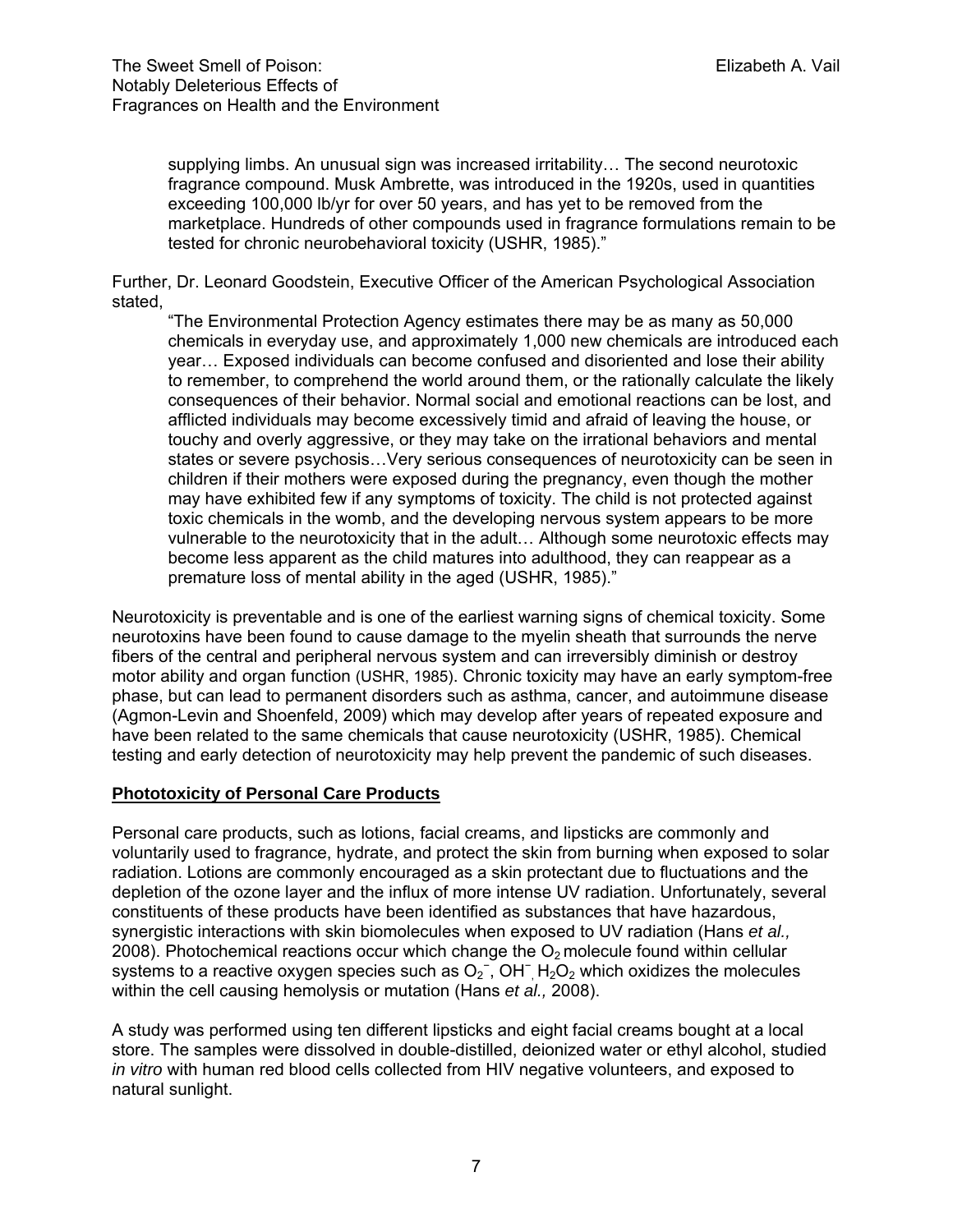The results revealed that all the facial creams and three lipsticks were either alkaline or acidic. Since these products varied from the natural pH of the skin, they were found to be able to affect ionic transport, membrane permeability, and membrane ionic selectivity. Some lotion ingredients, such as alpha-mono-stearoyl-isoglyserol, are known to facilitate absorption into the skin (Suzuki *et al*., 2002), while chemical reduction due to solar decomposition also increases permeability and absorption. These personal care products were "tested for their phototoxic potential and have shown significant absorption in the UV range of sunlight (Hans *et al.,* 2008)."

These products have also been shown to be photomutagenic, affecting large sections of the chromosome in murine lymphoma cells. In human trials, the photosensitized chemicals were able to interact with skin biomolecules, including erythrocytes. A strong positive correlation was found to exist between lipid peroxidation and photohemolysis for both facial creams and lipsticks.

Contrary to the desired effect these personal care products were promoted to produce, the "repeated use of the photosensitive cosmetic products should be avoided as their phototoxicity may lead to skin aging including other anomalies like erythema, edema, and photomutation (Ruegemer *et al*., 2002)." Further, the presence of these persistent pollutants in an environment exposed to increased levels of UV radiation due to ozone depletion may have detrimental consequences to the natural biota and ecology of any region where these substances exist (Verma *et al*., 2008).

# **Effects of Fragrances on the Environment**

Synthetic fragrances found in perfumes, lotions, and personal care products (e.g. soap, shampoo, laundry detergents, air fresheners, etc.) are persistent environmental pollutants, are produced in quantities that rival agrochemicals, resist intensive biodegradation (Smital *et al.*, 2004), and can accumulate over time. They enter the environment through wastewater effluent from sewage systems and from run-off from landfill residues. Although these substances are present in the concentration range of 10 $-9 - 10 - 12$  M, they are significant because of their toxicity and tendency to accumulate in aquatic environments, such as aquatic sediments (Lahr *et al.*, 2003), and subsequently, aquatic organisms (Luckenbach, Corsi, and Epel, 2004).

A fluoroscopy study was conducted using Rhodamine B (RB) to determine if synthetic musk was able to affect the multixenobiotic (MXR) defenses -- ATP dependent pumps that remove toxins from a cell (Kartner, Riordan, and Ling, 1983) -- of the marine mussel, *Mytilus californianus* (Conrad, 1837).

Gill tissue, collected via biopsy punch, was obtained from the mussels and was exposed to several test compounds that included the nitrogenous musk ketone (MK), musk xylene (MX), the polycyclic musk Galaxolide (GAL), the known xenobiotics Verapamil hydrochloride (VER) and Quinidine (QUI), and several other compounds. The tissues were incubated and rocked gently in fresh seawater and varying concentrations of the test compounds, and were then washed in fresh seawater. The test was repeated three times and the results were standardized using the control samples (Luckenbach, Corsi, and Epel, 2004).

It was determined that there was dose-dependent accumulation of the xenobiotic compounds in each of the samples, and inhibitory effects were higher in nitrogenous musks than polycyclic musks. This illustrates that synthetic musks are effective xenobiotic inhibitors of MXR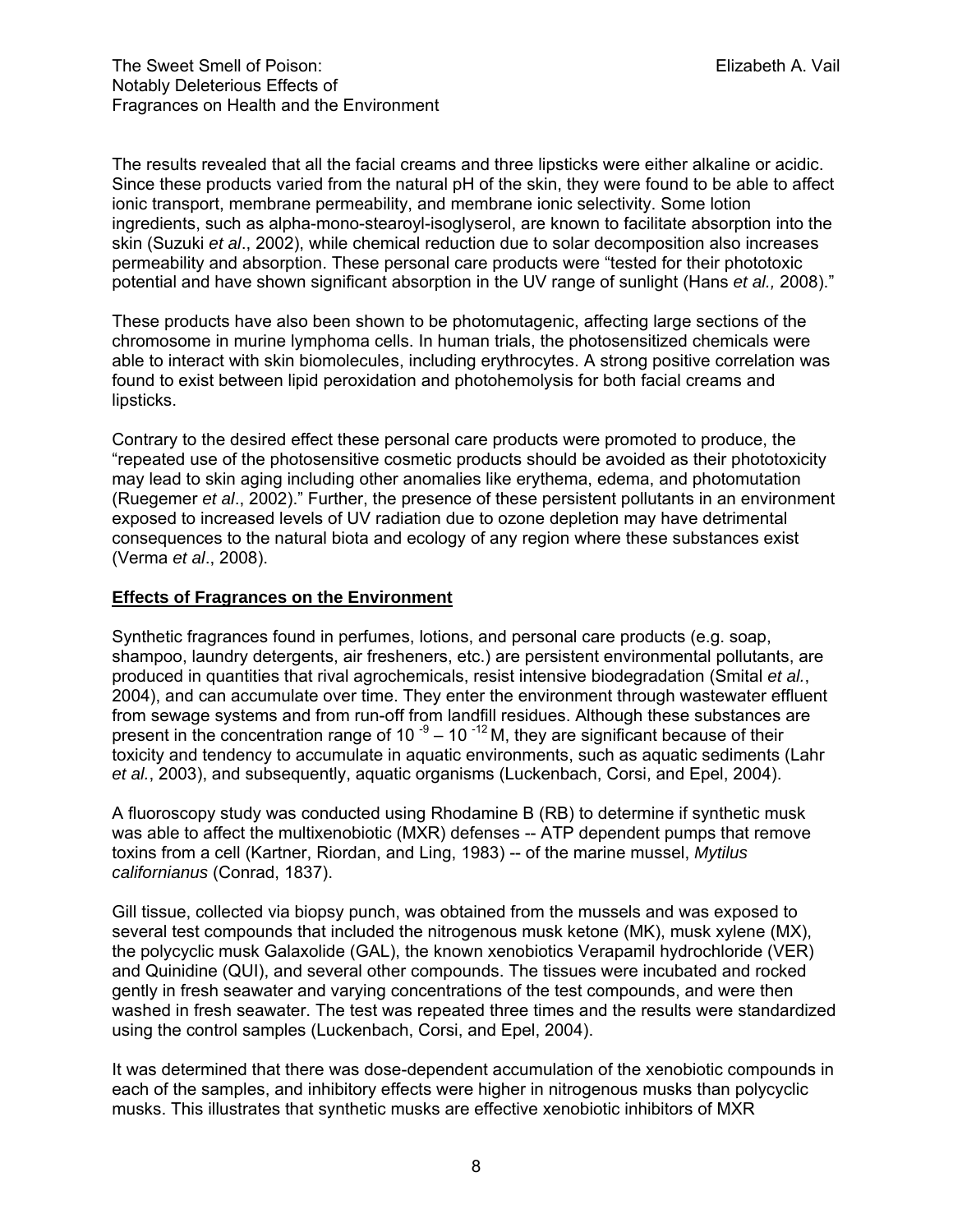transporters in marine mussels (Luckenbach, Corsi, and Epel, 2004). To paraphrase, these compounds inhibited the first line of defense within the cell so that it no longer expelled toxins (which was evident due to the presence of RB). This is significant because not only did the tissue absorb the toxic substrate, with the xenobiotic defense inhibited, the cell also absorbed additional toxins.

A second study examined the result of MXR inhibition on the embryonic development of the marine worm, *Urechis caupo*. Exposure to MXR inhibitors caused a "350-fold decrease in the cell division rate" and "increased the frequency and severity of embryonic deformities (Smital *et al.*, 2004)."

The presence of MXR inhibitors in already polluted waters could increase the mutagenic risk of organisms in the aquatic environment. The type of MXR inhibitor present in aquatic environments is virtually irrelevant; however, the consequence of the chemicals' presence is an increase in intracellular accumulation of other xenobiotics (Smital *et al.*, 2004). MXR inhibitors act as a synergist for the effect of toxins, even when those toxins are at the defined "low-dose" or "non-toxic" levels. Unexpected and unknown toxic effects caused by the accumulation of xenobiotics other than the known pollutant are significant, because [or especially when] the level of the known xenobiotic may remain under the defined toxic threshold (Smital *et al.*, 2004).

# **Regulations**

Fragrances and fragranced personal care products may smell pleasant, but they contain volatile organic compounds, increase dermal and inhalation exposure to hazardous compounds, and trigger acute allergic and asthmatic reactions. Synthetic fragrances and personal care products containing synthetic fragrances are an environmental and public health hazard.

Approximately 20 million Americans have asthma, which accounts for approximately 24.5 million missed work days for adults, and approximately 5,000 deaths from asthma annually (ALA, 2005). The prevalence of asthma increased 73.9% from 1980-1996 (CDC, 2002), mostly among women and children, and asthma rates in children under the age of five increased more than 160% from 1980-1994 (CDC, 1998).

According to a United States Environmental Protection Agency (USEPA) study (Cooper *et al*., 1992), the twenty most common chemicals found in thirty-one commercial fragrance products include, but are not limited to the following compounds:

| Limonene           |
|--------------------|
| Linalool           |
| Methylene chloride |
| a-Pinene           |
| g-Terpinene        |
| a-Terpineol        |
| 1,8-Cineole        |
|                    |

b-Citronellol b-Myrcene Nerol Ocimene b-Phenethyl alcohol a-Terpinolene

Many of these substances are benzene derivatives, aldehydes and many other known toxins and sensitizers that are capable of causing allergic reactions, central nervous system disorders, birth defects, and cancer.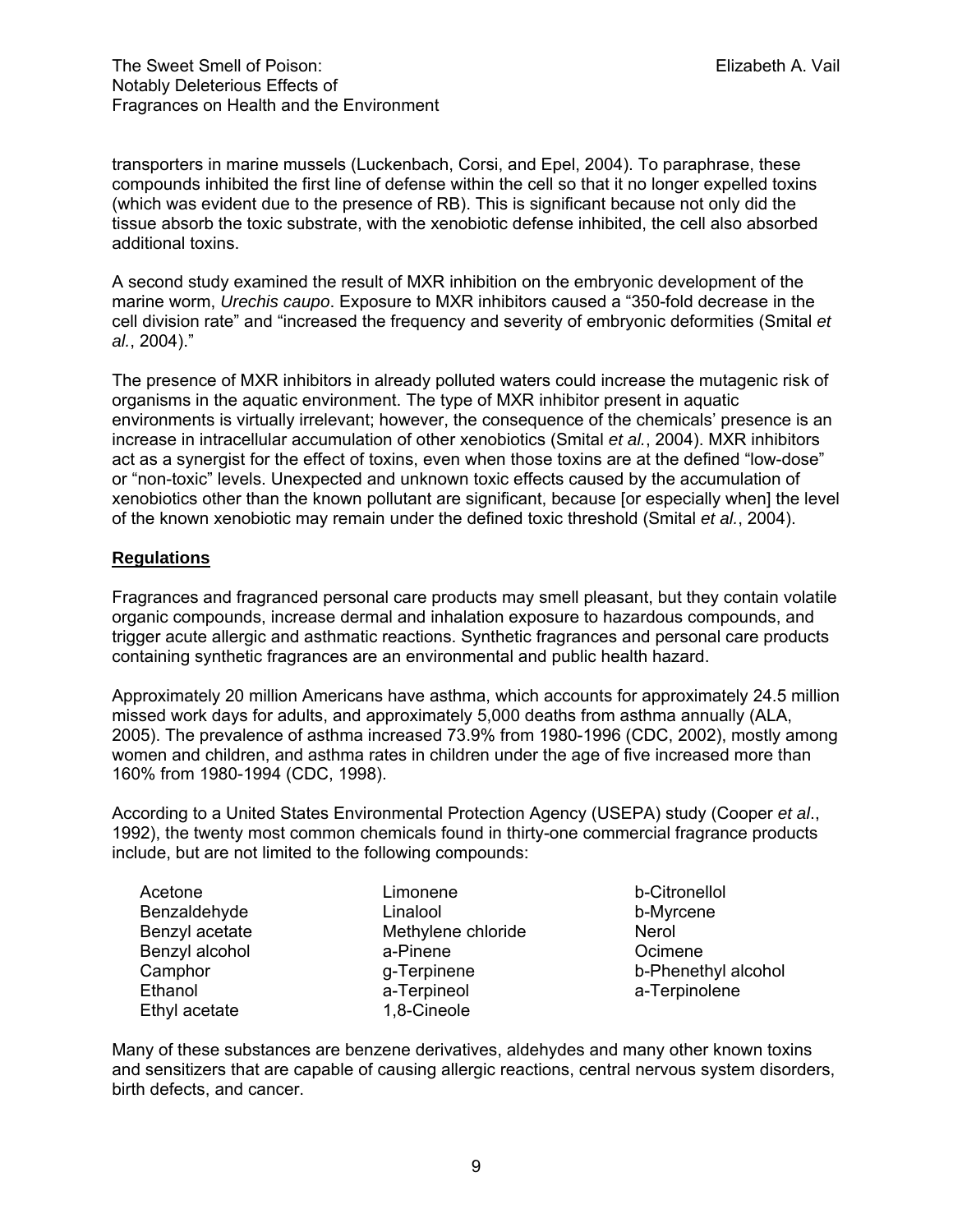According to a study conducted by the National Academy of Sciences (NAS) in which seven categories (such as cosmetics, food additives, and pharmaceuticals) were examined, chemicals in commerce that are manufactured in large volumes are not tested for neurotoxicity at all, nor were ninety percent of chemicals manufactured in small volumes. Further, the USEPA's Office of Toxic Substances adopted the NAS recommendations for neurotoxicity testing, but seldom requires testing of new and existing chemicals (USHR, 1986).

Section 5 of the Toxic Substances Control Act (TSCA) defines new chemicals as any chemical substance not on the TSCA Chemical Substances Inventory (published in 1979); however, regulatory requirements as defined under TSCA apply only to general consumer and industrial chemicals. They do not apply to pesticides, drugs, food additives, cosmetics, or tobacco products. TSCA continues to state that "many new chemicals cannot support [the] cost of testing before production begins. TSCA requires that we do not unduly impede innovation. Many chemicals could support the cost of testing after they have been in production for some time." TSCA § 4(f) provides that if a chemical substance or mixture presents a significant risk of serious or widespread harm to human beings from cancer, gene mutations, or birth defects, the administrator shall, within a 180 day period after receiving such information, initiate "approval action" to prevent or reduce the extent of the risk. Unfortunately, if TSCA is not permitted to require toxicity testing, data cannot be submitted to the TSCA administrator (USHR, 1986).

The federal General Accounting Office conducted an independent study and questioned the USEPA's position on TSCA § 4(f), and found that the USEPA designated only two chemicals for priority review. The USEPA argued that substantial amounts of data are necessary before a chemical may be designated for TSCA  $\S 4(f)$  review. They do not regulate many chemicals due to the 180-day limit because the time parameter does not allow the USEPA to collect enough data to determine risk. The USEPA's self-imposed restrictive interpretation of TSCA § 4(f) has prevented the expedited regulation of chemicals suspected of causing mutagenesis, birth defects, and cancer (USHR, 1986).

The USEPA determined that cosmetics are regulated by the Food and Drug Administration (FDA) under the Food, Drug, & Cosmetic Act. However, the FDA Cosmetic Labeling Manual, codified in the Code of Federal Regulations, 740.10, § 21 states "Although the FD&C Act does not require that cosmetic manufacturers or marketers test their products for safety, the FDA strongly urges cosmetic manufacturers to voluntarily conduct whatever toxicological or other tests are appropriate to substantiate the safety of their cosmetics. If the safety of a cosmetic is not adequately substantiated, the product may be considered misbranded and may be subject to regulatory action unless the label bears the following statement: Warning--The safety of this product has not been determined."

Gas Chromatography studies were performed on *Eternity* by the Research Institute for Fragrance Materials laboratories on two different samples that were sent in original packaging to the laboratories. Summary of discrepancy results stated that the materials in *Eternity* were not adequately tested for safety and there were legitimate concerns over the safety of the product. The product did not carry the required warning label as required by the FDA; however, the FDA does not have the authority to recall hazardous products.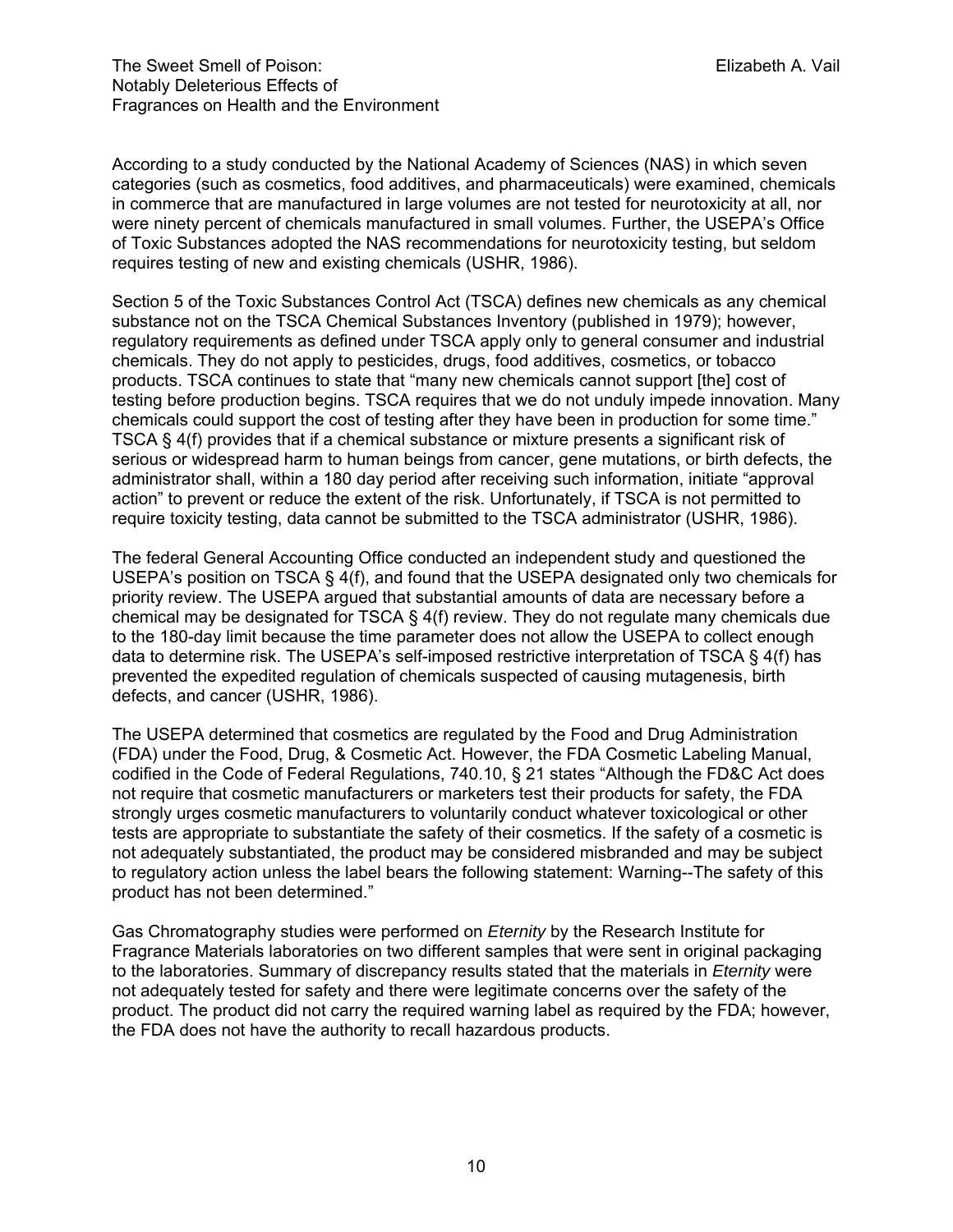### California Regulations

The California Safe Cosmetics Act of 2005 (SB 484 which commenced January 1, 2007) requires the manufacturer of any cosmetic product subject to regulation by the FDA that is sold in the state to provide the Department of Health Services with a list of its cosmetic products that are sold in the state and contain ANY ingredient that is a chemical identified as causing cancer or reproductive toxicity. The California Sherman Food, Drug, and Cosmetic Law prohibits a person from manufacturing or selling any cosmetic that is misbranded. A violation of this provision is a crime.

The cosmetic industry is one of many subject to the Proposition 65 (Prop 65) warning requirements. If any of the Prop 65-listed chemicals constitute an ingredient, then the product is subject to a Prop 65 warning. Due to the trade secret status of fragrances, the cosmetic industry is historically not required to divulge fragrance ingredients. If the ingredients are not listed, then enforcement for the correct Prop 65 labeling could not occur.

California Health and Safety Code, § 41700 and Sacramento Air Quality Management District Rule 402 state, "Except as otherwise provided in Section 41705, no person shall discharge from any source whatsoever such quantities of air contaminants or other material which cause injury, detriment, nuisance, or annoyance to any considerable number of persons or to the public, or which endanger the comfort, repose, health, or safety of any such persons or the public, or which cause, or have a natural tendency to cause, injury or damage to business or property."

With such laws in place, one could easily develop a false sense of security. Unfortunately, and perhaps due to budgetary constraints, toxicity testing and enforcement of the aforementioned regulations, at least at the state level, is "not a priority," so enforcement has fallen by the wayside.

# **Recycling Fragrances**

The fragrance industry is a multi-billion dollar industry, so the number of products sold is substantial. According to the North American Industry Classification System (NAICS) 2002 Economic Census (NAICS code 446120), \$6.3 billion was spent in cosmetic, beauty supply, and perfume specialty stores alone. This volume of products sold does not include department store, grocery market, bulk retail stores, or products imported from outside the country or purchased from the global internet marketplace.

When fragrance bottles are disposed of, they contain fragrance residues. These residues are classified as Resource Conservation Recovery Act (RCRA) hazardous wastes, so when people dispose of their fragrances or fragrance containers, the volume of RCRA hazardous waste entering landfills increases. An increase to the volume of RCRA hazardous waste entering landfills has the potential to impact human health and the environment.

To mitigate RCRA hazardous wastes entering landfills, companies such as Parallel Products (http://www.parallelproducts.com) recycle waste perfume at their National Recovery Center in Kentucky and convert the waste perfume to ethanol. Oil and gas companies purchase the recycled ethanol and add it to automobile gasoline to help meet cleaner air standards.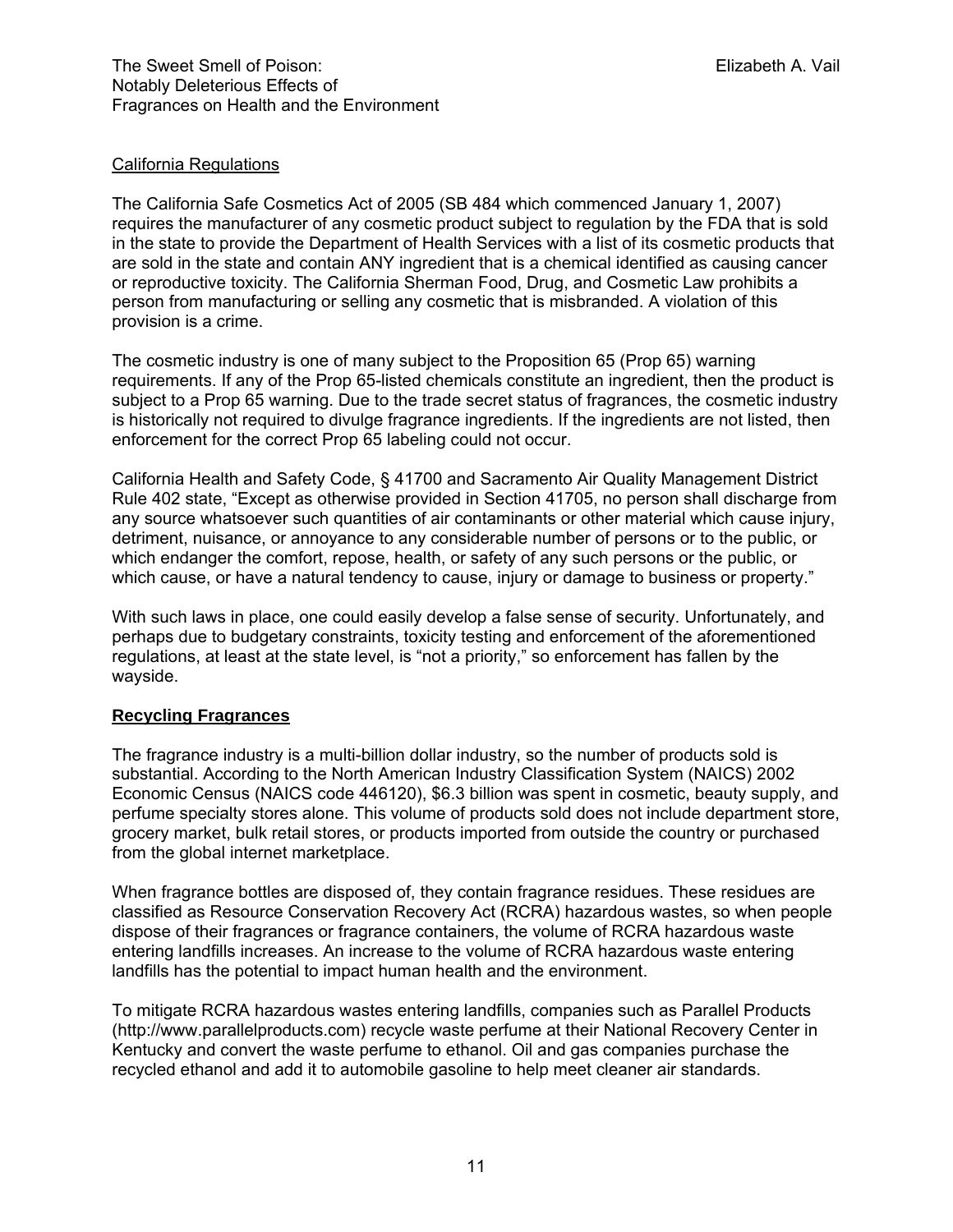# **Conclusion**

Population trends such as increases in diseases such as asthma, diabetes, and cancer are due only in part to genetic predisposition. Studies have shown that environmental stressors such as xenobiotics, neurotoxins, DEP, and DEPH present in fragrances, personal care products, and manufactured products can overwhelm and interfere with the body's normal immunological responses and may even trigger cascading sequences that cause mutation to the genome and initiate these conditions.

It makes one suspect that it is more economically advantageous for regulators to take the "do nothing" approach to protecting the public health and environment from these toxins compared to actively regulating them and the seemingly overwhelming volume of products imported and exported that contain them.

Asthma accounts for one-quarter of all emergency room visits in the United States, with 2 million emergency room visits each year (NCHS, 2001). Direct health care costs for asthma in the United States total more than \$11.5 billion annually with indirect costs (lost productivity) adding another \$4.6 billion for a total of \$16.1 billion. Reduced productivity due to death represented the largest single indirect cost related to asthma, approaching \$1.7 billion annually (ALA, 2005). These costs are associated with asthma alone, and do not include economic costs associated with special needs individuals, diabetes, or cancer, nor do they account for the impact these conditions have on quality of life.

Consumers should be informed of chemical exposure on product labels and educated on the problems that exposure can lead to. Once an individual notices symptoms, he/she has been overexposed and is at risk of developing neurotoxic disorders, asthma, and cancer (USHR, 1986). Further, mental health and primary care physicians should be trained to recognize and treat toxicological exposures and symptoms (USHR, 1985). The best medicinal practice would be to prevent the onset of disease by educating patients rather than just treating symptoms or referring patients to specialists.

Perhaps it is economically advantageous for people to be ill rather than ban such products from the marketplace. Economic gains from purchases made through the sale of products containing these toxins are far greater than losses incurred through health care and decreased productivity. The cost to individuals for health care is actually a financial gain for the medical industry, especially when phthalates are found in medical tubing, enteric coatings on pharmaceuticals, etc. However, this would be appalling and morally inexcusable.

The European Cosmetics Association, and European Economic Community have exemplified efforts taken to help protect their populations and have banned 1,371 chemicals and regulates 188 additional chemicals used in personal care products (EEC, 2008). The United States FDA has banned 8 chemicals and restricts 3 (CFR, 2008).

Arguments against exposure to chemicals found in synthetic fragrance and fragranced personal care products parallels similar arguments against exposure to second-hand smoke. Given the extent of information that is currently available, federal and state regulators must not hesitate, but take a more proactive stance to protect public health and the environment.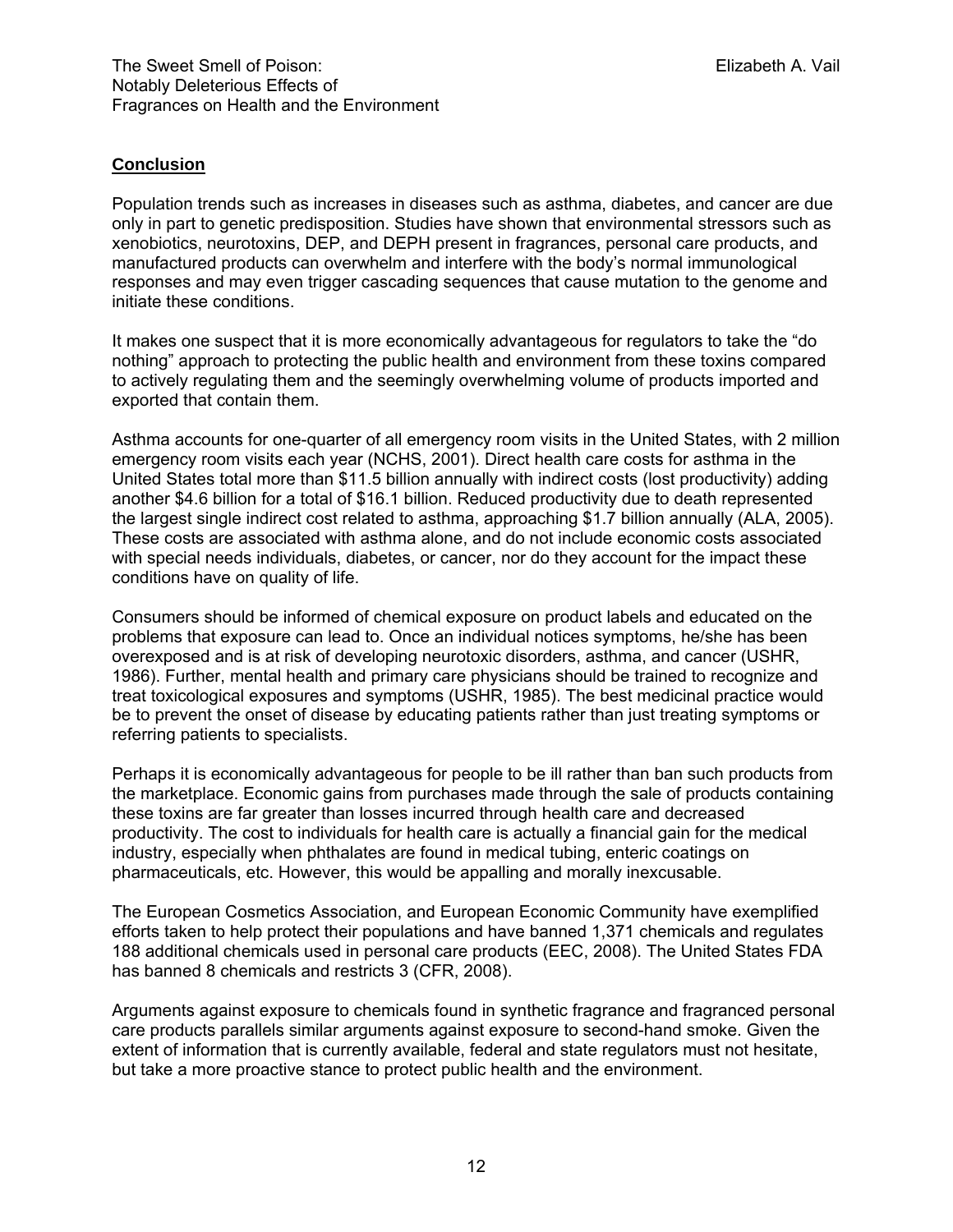#### **Acknowledgments**

The author would like to thank Dr. Charles L. Vail for his review and helpful comments on this thesis, and to my three children who allowed me to write (mostly) uninterrupted each time I offered to read my thesis to them.

**Literature Cited** (\* denotes primary literature sources)

\*Agmon-Levin, N., Shoenfeld, Y. (2009).Prediction and prevention of autoimmune skin disorders. *Arch Dermatol Res*. *301*, 57-64.

American Lung Association (ALA), Epidemiology & Statistics Unit, Research and Program Services. (May 2005).*Trends in Asthma Morbidity and Mortality*

\*Anderson, R., Anderson, J. (1998).Acute toxic effects of fragrance products. *Archives of Environmental Health*. *53 (No. 2)*, 138-146.

\*Api, A.M. (2001). Toxicological profile of diethyl phthalate: a vehicle for fragrance and cosmetic ingredients. *Food and Chemical Toxicol*ogy. 39: 97-108.

Centers for Disease Control (CDC). (1998).*Surveillance for Asthma: United States*, *1960-1995*, MMWR: 47(SS-1).

Centers for Disease Control (CDC). (2002).*Surveillance for Asthma: United States*, *1980-1999*, MMWR: 51(SS01), 1-13.

Code of Federal Regulations (CFR). (2008). Title 21. §§ 250.250 and 700.11 - 700.35.

Cooper, S., Raymer, J., Pellizzari, E., Thomas, K., Castillo, N., Maewall, S. (1992). Polar organic compounds in fragrances of consumer products. United States Environmental Protection Agency (USEPA). Report RTI/4948-31A-01FR.

Doyle, Rodger (June, 2000). By the Numbers: Asthma Worldwide. *Scientific American*, *282*, 30.

European Parliament and the Council of the European Union (EEC). (2008). Directive 76/768/EEC.

Food and Drug Administration (FDA). (April 28, 1999). Commissioner's Video Teleconference.

\*Hans, R., Agrawal, N., Verma, K., Misra, R., Ray, R., Farooq, M. (2008).Assessment of the phototoxic potential of cosmetic products. *Food and Chemical Toxicology*. *46*, 1653-1658.

Hermes, Matthew (1996). *Enough for One Lifetime: Wallace Carothers, Inventor of Nylon*. Washington D.C.: American Chemical Society; Philadelphia: Chemical Heritage Foundation, 163-164.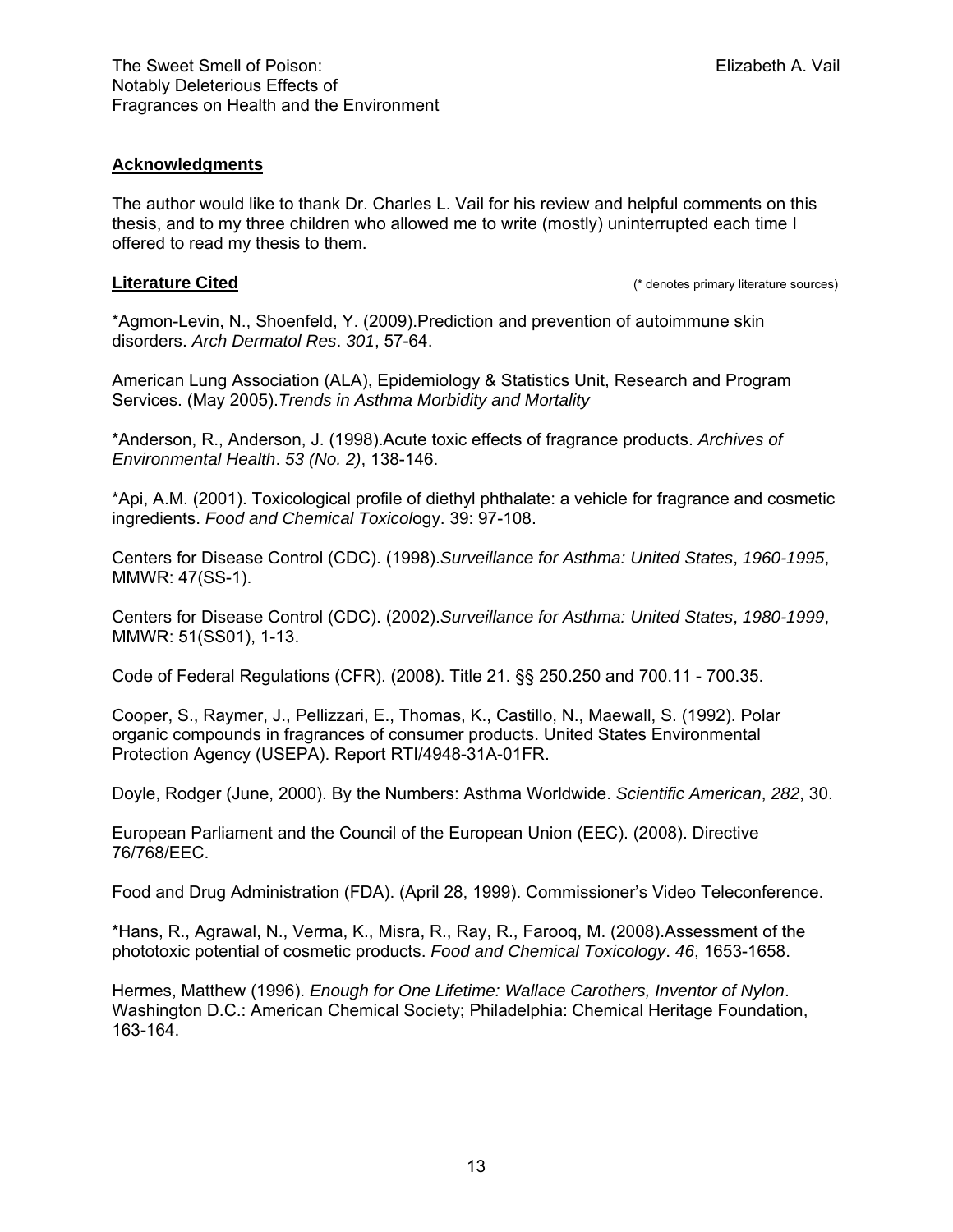\*Hokanson, R., Hanneman, W., Hennessey, M., Donnelly, K.C., McDonald, T., Chowdhary, R., Busbee, D.L. (2006).DEPH, bis(2)-ethylhexyl phthalate, alters gene expression in human cells: possible correlation with initiation of fetal development abnormalities. *Human & Experimental Toxicology*. 25: 687-695.

\*Hurst, C., Waxman, D. (2003).Activation of PPARalpha and PPARgamma by environmental phthalate monoesters. Toxicological Sciences. 74, 297-308.

Kartner, N., Riordan, J. R., & Ling, V. (1983). Science, 221, 1285-1288.

\*Lahr, J., Maas-Diepeveen, J., Stuijfzand, S., Leonards, P., Drüke, J., Lücker, S., Espeldoorn, A., Kerkum, L., van Stee, L., Hendricks, A. (2003).Responses in sediment bioassays used in the Netherlands: can observed toxicity be explained by routinely monitored priority pollutants?. *Water Research*. *37*, 1691-1710.

\*Luckenbach, T., Corsi, I., Epel, D. (2004).Fatal attraction: Synthetic musk fragrances compromise multixenobiotic defense systems in mussels. *Marine Environmental Research*. *58*, 215-219.

National Center for Health Statistics (NCHS), Centers for Disease Control and Prevention (CDC). (2001).New Asthma Estimates: Tracking Prevalence, Health Care and Mortality.

\*Patsouris, D., Mandard, S., Voshol, P., Escher, P., Tan N.S., Havekes, L., Koenig, W., März. W., Tafuri, S., Wahli, W., Müller, M., Kersten, S. (2004).PPAR-α governs glycerol metabolism. *The Journal of Clinical Investigation*. 114: 94-103.

\*Pereira, C., Mapuskar, K., Rao, C. (2007).Chronic Toxicity of diethyl phthalate-A three generation lactational and gestational exposure study on male Wistar rats. *Environmental Toxicology and Pharmacology*. *23*, 319-327.

Perivier, H. (2005).An investigation of chemicals in 36 eaux de toilette and eaux parfum. Greenpeace Toxic Campaign. Greenpeace International. 1-16.

\*Schell, L., Gallo, M., Ravenscroft, J., DeCaprio, A. (2009).Persistent organic pollutants and anti-thyroid peroxidase levels in Akwesasne Mohawk young adults. *Environmental Research*. *109*, 86-92.

\*Ruegemer, J., Schuetz, B., Hermann, K., Hein, R., Ring, J., Abeck, D. (2002).UV-induced skin changes due to regular use of commercial sunbeds. *Photodermatology Photoimmunology Photomedicine.* 18, 223-227.

\* Ruiz Schütz, V., Drewiacki, T., Nakashima, A., Arantes-Costa, F., Prado, C., Kasahara, D., Leick-Maldonado, E., Martins, M., Tibério, I. (2009). Oral tolerance attenuates airway inflammation and remodeling in a model of chronic pulmonary allergic inflammation. Respiratory Physiology & Neurobiology. 165, 13-21.

\*Smital, T., Luckenbach, T., Sauerborn, R., Hamdoun, A., Vega, R. Epel, D. (2004).Emerging contaminants-pesticides, PPCPs, microbial degradation products and natural substances as inhibitors of multixenobiotic defense in aquatic organisms. *Mutation Research*. *552*, 101-117.